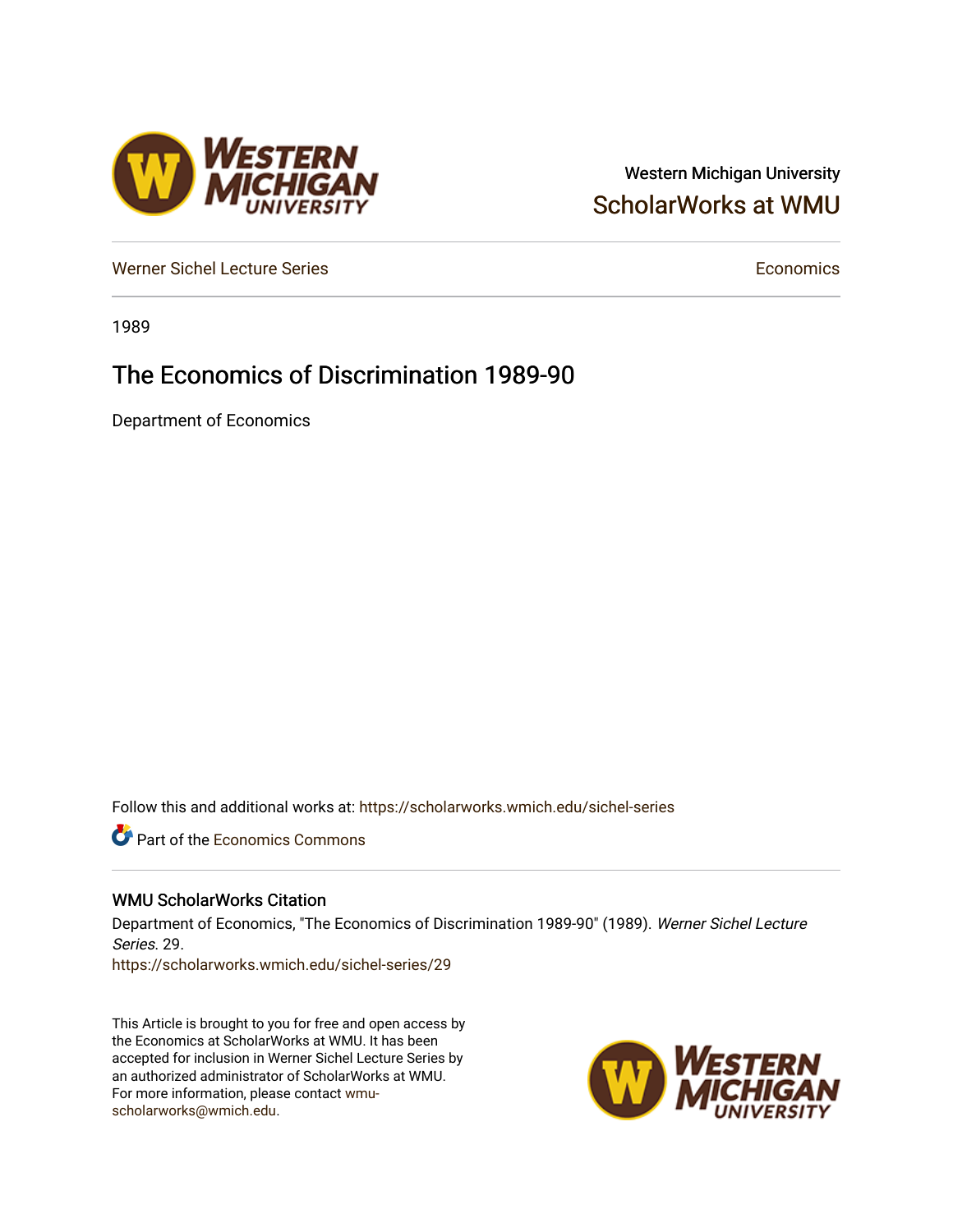#### $''$ Race, Class, and Economic Inequality"

"Impact of Affirmative Action"

## 1989-1990 Lecture-Seminar Series

#### Departinent of Economics Western Michigan University Kalamazoo, Michigan 49008-5023

"The Economics of Discrimination" is the twenty-sixth Annual Public Lecture Series organized by the Department of Economics ar Western Michigan University. This year's series is directed by Dr. Emily P Hoffman of the WMU Economics Department and is co-sponsored by the W. E. Upiohn Institute for Employment Research, All lectures are open to the public and no admission is charged. A question and answer session will follow each lecture. For further information, please contact Dr. Hoffman at i6161 387-5546, or the WMU Economics Denartment at (616) 387-5535.

·The *guest* scholars also participate in a seminar for graduate students and advanced undergraduates. The seminar, which is under the supervision of Professor Hoffman, is offered for academic credit to students enrolled at Western Michigan University. interested guests are also welcome

Directions: From 1-94, take U.S. 131 INorthj *vo* Exit 36A Jabout 2 miles! at Stadium Drive. Travel east on Stadium Drive to the 4th traffic light fHoward Street). Turn left onto Howard Street, and take the second right onto the WMU campus. Follow the signs to the Wood Hall parking lot. Knauss Hall is the tan brick building beyond the concrete steps at the East *[far]* end of the parking Jot. See maps on other side of this panel



Wednesday January 17, 1990 S:OOp.m. 3750 Knauss Hall WMU

(

Dr. William A. Darity, It. Professor of Economics University of North Carolina at

Dr. William A. Darity, Ir. is Professor of Economics at the University of North Carolina at Chapel Hill. Professor Darity earned his Ph.D. at the Massachusetts Institute of Technology in 1978. He has taught at the University of Texas at Austin, the University of Tulsa, and the London School of Economics and Political Science. He has conducted research at the National Urban League Research Department, at the Southern Center for Public Polley Studies at Clark College, and at the Board of Governors of the Federal Reserve. He has been a Danforth Scholar and a Marshall Scboiar. He was the President of the National Economic Association in 1986. He is the Chair of the Board *o{* Editors of the *Review of Black. Political Economy.* 

Professor Darity is the editor (with S. Shulman] of *The Question of Discrimination*, and the author (with B. L. Horn) of *The Loan Pushers: The Role of Commercial Banks in the Jrnemational Debt Crisis.* He is the author of over 50 articles in such leading journals as the *American* Economic Review, the *Southern Econom.ic foumal,* and the *loumal of Human* 

In addition to the 8:00 p,m. lecture, Professor Darity will present a seminar at 3:00 p.m. in 3760 Knauss Hall.

Wednesday February 7, 1990 8:00 p.m. 3750 Knauss Hall WMU

#### Dr. Johnathan S. Leonard Associate Professor University of California, Berkeley

Dr. Johnathan S. Leonard is an Associate Professor in the School of Business Administration at the University of California, Berkeiey. He is also a Research Associate at the National Bureau of Economic Research. He received his Ph:D. from Harvard University in 1983.

Professor Leonard bas published 17 articles in such leading journals as the *American Economic Review,* the *foumal of Labor Economics,* and the *Rev.iew of Economics* and *Statistics.* He *is* the editor of *industrial Relations,* and co-editor of the *Journal of Human Resources.* He is the editor (with K. Lang) of *Unemployment and the Structure of Labor Markets* 11987). He has been a consultant to many organizations including the U .S, Employment Opportunity Commission, the U.S. Commission on Civil Rights, and the Organization for Economic Cooperation and Develop.- ment.

In addition to the 8:00 p.m. lecture, Professor Leonard will present a seminar at  $3:00$  p.m. in  $3760$  Knauss Hall.

#### ''What Does Economics Contribute to the Theory and Evidence of Discrimination?"



Wednesday February 21, 1990 8:00p.rn. 3750 Knauss Hall WMU

Dr. Glen G. Cain Professor of Economics University of Wisconsin, Madison

Dr. Glen G. Cain is Professor of Economics at the University of Wisconsin, Madison, where he has been on the faculty since 1963. He received his Ph.D. in Economics from the University of Chicago in 1964. He has directed the Social Systems Research Institute at the University of Wisconsin, advised the U.S. Department of Health and Human Services on the Seattle-Denver Income Maintenance Experiment, edited the *Journal of Human Resources,* and cunently serves as advisor to the U.S. Commission on

Professor Cain is the author of three books, and 40 papers which have appeared in such leading journals as the *Journal of Labor Economics,* the *Amen'can Economic Review,* and the *Journal of Political Economy*. He is currently writing *a* hook, *Work in America,* which analyzes trends in work and earnings among the maior demographic groups in thc U.S. from 1890 to 1980.

Jn addition to the 8:00 p.m. lecture, Professor Cain will present a seminar at 3:00 p.m. in 3760<br>Knauss Hall.

#### ''Evidence of Labor Market Discrimination''



Wednesday March 21, 1990 8:00p.m. 3750 Knauss Hall WMU

#### Dr. Marianne A. Ferber Professor of Economics University of Illinoio at Urbana-Champaign

Dr. Marianne A. Ferber is Professor of Economics at the University of Illinois at Urbana-Champaign. She earned her Ph.D. at the University of Chicago in 1954, and has taught at the University of lllmois since 1956.

Professor Ferber is the author (with F. Blau) of *Tbe Economics of* Women, Men, *and Work*  119861. and *Women and Work Paid and Unpaid:*  An Annotated Bibliography (1987). She has written 38 articles which have appeared in such leading journals as the *American Economic Re-View,* the *Review of Economics and Statistics,* the *foumaJ of Human Resources,* and the *Review of Income and Wealth.* 

Professor Ferber was the Director of Women's Studies at the University o( Illmois from 1980 to 1983. She was a Visiting Schoiar at the Center for Research on Women at Stanford University in 198~.

In addition to the 8:00 p.m. lecture, Professor Ferber will present a seminar at 3:00 p.m. in 3760 Knauss Hall.